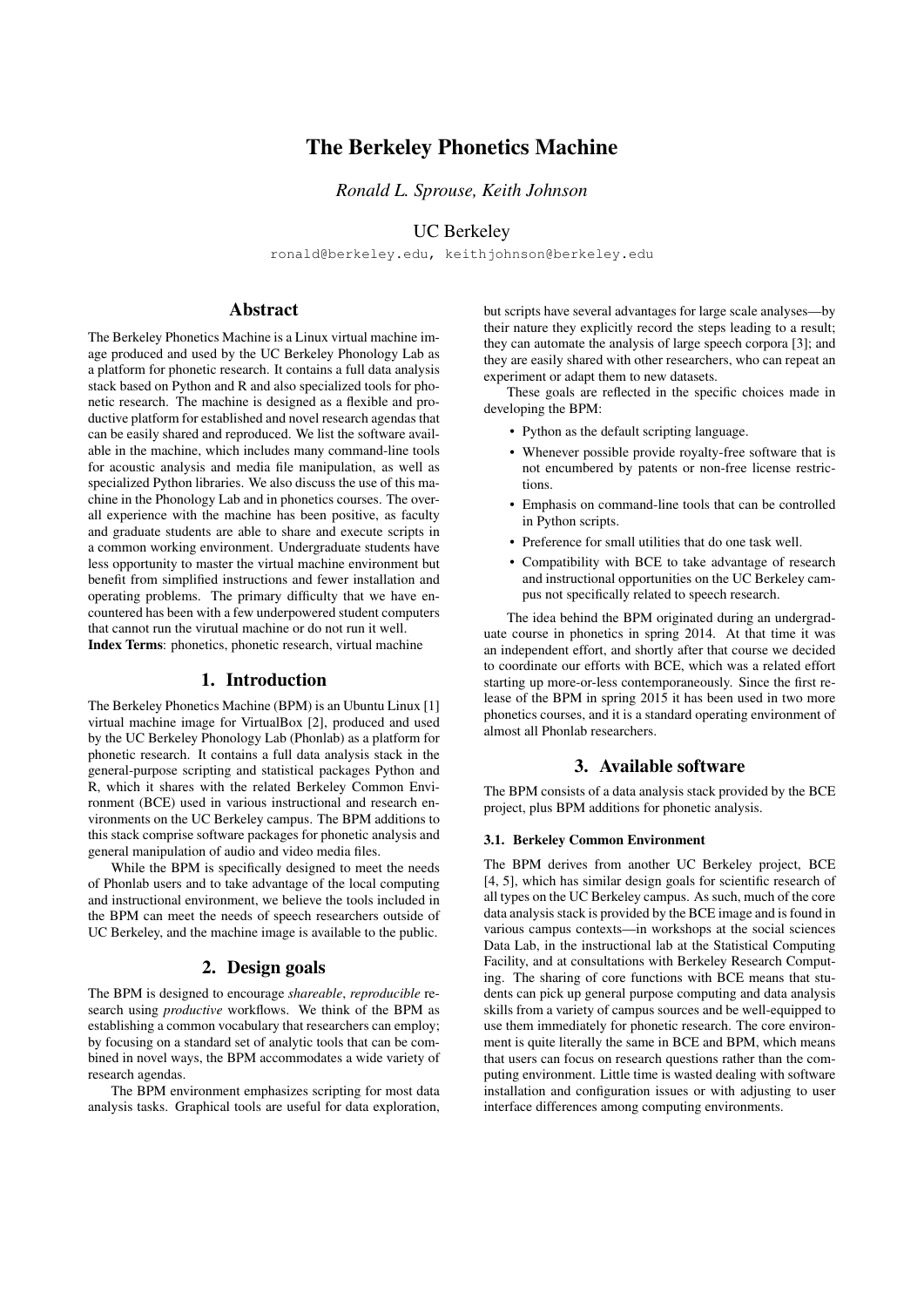### *3.1.1. BCE desktop*

BCE provides a *standard reference* user environment. Its goal is to make it easy to provide step-by-step instructions to another user that are almost guaranteed to work since each user's operating environment is the same. Simple design choices are designed to reduce complexity: a solid color backdrop for the desktop; an icon for the Terminal next to the Applications menu; preconfigured space for tab-stops in the nano editor. Other choices are designed to affect performance, e.g. numeric libraries are carefully selected and preconfigured.

#### *3.1.2. Python and R*

Python and R packages are also selected, compiled, and installed by the BCE maintainers. In some cases the native Ubuntu packages are installed. Some of the BCE user community requires access to cutting edge software, in which case the maintainers install more up-to-date Python and R packages than are found in the official repositories. The BPM does not usually require these advanced capabilities but inherits them anyway; fortunately, we have not found that they introduce any incompatibilities with the software that we provision.

#### 3.2. BPM additions

In addition to the basic data analysis software provided in BCE, the BPM includes a variety of software tools for phonetic research.

#### *3.2.1. OpenSesame*

OpenSesame [6] is a Python-based tool for creating and running psychology experiments. In the Phonlab we use this tool as a platform for running speech perception experiments. The OpenSesame version and installed plugins in the BPM are exactly matched to the Phonlab Linux workstations where researchers run their studies.

#### *3.2.2. Penn Phonetics Lab Forced Aligner*

The Penn Phonetics Lab Forced Aligner (P2FA) [7, 8] is a tool for automatic phonetic alignment of words and phones based on a transcript of a recording and using HTK (see section 4.0.1). P2FA contains acoustic models trained on American English and the align.py Python script, which prepares audio files and aligns them with a transcript by applying the acoustic models.

#### *3.2.3. Praat and Wavesurfer*

Praat [9] and Wavesurfer [10] are GUI tools for phonetic analysis. These are useful for waveform and spectrogram viewing, and for creating annotations for feature extraction and analysis via scripts. These scripts can be written in Praat's built-in scripting language, but in the Phonlab scripts are usually written in Python and employ BPM command-line tools.

### *3.2.4. ESPS*

The Entropic Signal Processing System (ESPS) contains a variety of scriptable utilities for acoustic analysis, including formant, melspec, and get f0. The ESPS utilities have been unmaintained since Microsoft bought Entropic in 1999, and compiling the code released by Microsoft in 64-bit environments is a problem. The Phonlab maintains a repository [11] with modifications for 64-bit compilation, and the compiled versions are distributed in the BPM.

#### *3.2.5. ffmpeg*

The ffmpeg utility [12] is a tool for working with audio and video materials. In the Phonlab it is used to automate the creation of video stimulus files—adding features such as lead-in still frames or replacing the audio track with processed audio.

### *3.2.6. ifcformant*

The ifcformant command provides accurate formant measurements using the Inverse Filter Control algorithm [13], as well as F0 and RMS measurements.

#### *3.2.7. klsyn*

The klsyn package [14] includes Dennis Klatt's speech synthesizer [15], written in C and also provided with a Python API. The package also includes utilities for synthesizing speech from input parameter files, either as a single output (klattsyn.py) or as interpolated continua between two parameter sets (klp\_continuum.py). The klattsyn interactive.py script produces audio and parameter files in an interactive user session.

#### *3.2.8. sox*

The sox utility [16] is a tool for manipulating audio files that can easily be incorporated into scripts. It can be used to change file formats and sample rate, or it can filter and scale signals. Extracting portions of an audio file and concatenating multiple files are other common operations for this tool in the Phonlab.

#### *3.2.9. audiolabel*

The audiolabel package is a Python library for reading and processing phonetic label files, including Praat textgrids, and ESPS and Wavesurfer label files [17]. This package is frequently used by Phonlab researchers, who create textgrids by hand labeling or forced alignment with P2FA.

#### *3.2.10. ultratils*

The ultratils package [18] is a Python library under development in the Phonlab for ultrasound image extraction and analysis suitable for use with the Phonlab's Ultrasonix ultrasound system. One of its major utilities is the psync script for synchronizing audio files with ultrasound image data.

#### *3.2.11. EdgeTrak*

EdgeTrak is a Windows application for tracing and analyzing tongue contours in ultrasound images. We provide an install target for this software, but since it is quite specialized and requires Wine it is not installed by default.

#### *3.2.12. creak detect*

The creak detect tool is a precompiled Matlab function for detecting creaky voice regions from speech signals. It is part of the Voice Analysis Toolkit [19], a set of functions for glottal source and voice quality analysis.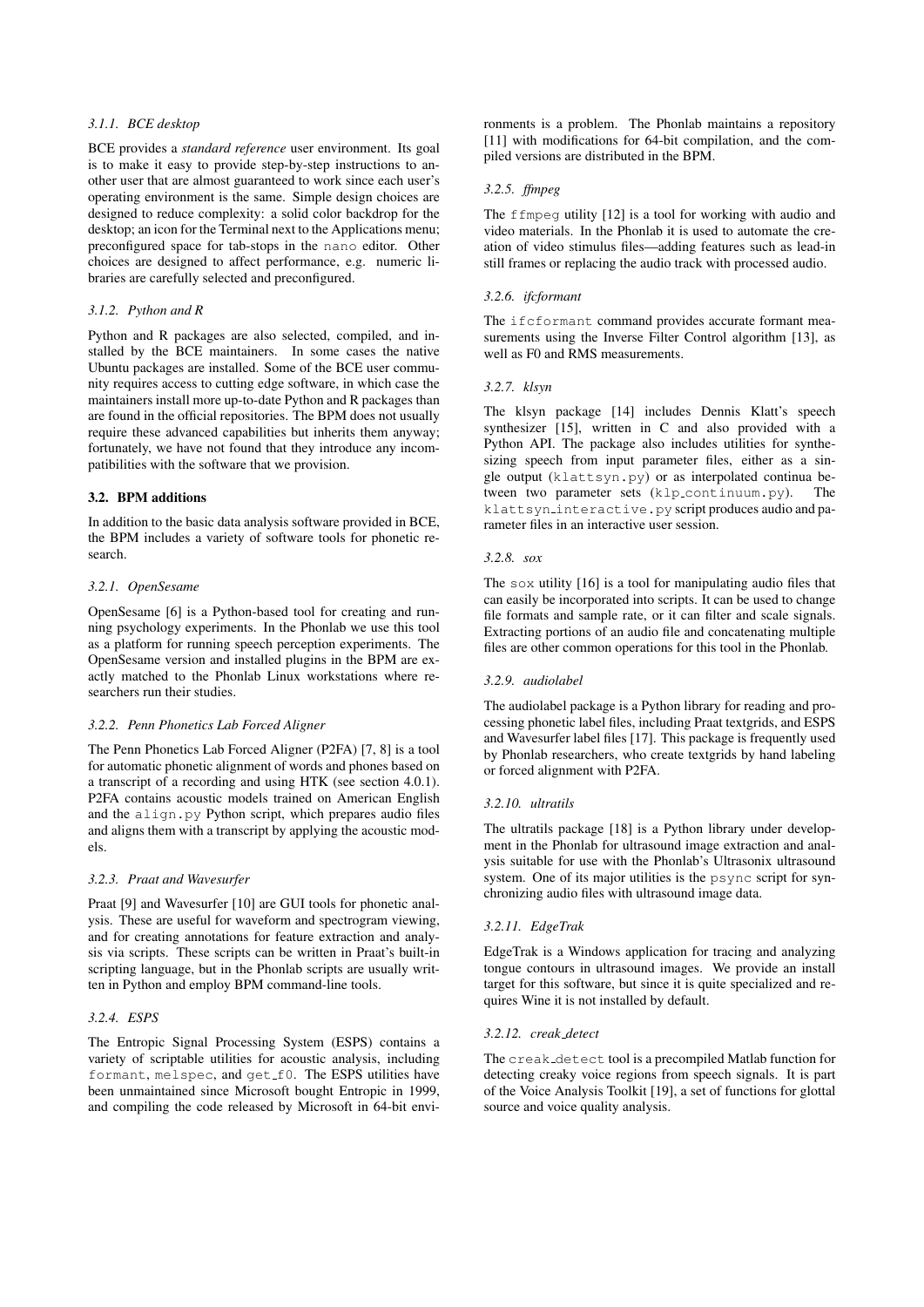## 4. Proprietary software

Some of the software used in the Phonlab requires the user to accept a license agreement and can therefore not be distributed in the BPM public image. These must be installed by the user, and the bpm-update command (see section 5.2) provides installation targets to assist users with these tasks.

#### *4.0.1. Hidden Markov Model Toolkit*

The Hidden Markov Model Toolkit (HTK) [20] provides utilities for speech recognition and is required by P2FA. This package is free to use but requires users to agree to a license before downloading. The htk target to bpm-update prompts for the user's registration details and then downloads, patches, and installs HTK.

#### *4.0.2. Matlab runtime*

The Phonlab does not actively develop Matlab programs, but there are useful programs and toolboxes that are freely available and might be distributed in the BPM in the future. One such example is the Voice Analysis Toolkit [19], and we are experimenting with providing a compiled version of one of its functions, which will require user installation of the Matlab runtime environment. The creak detect target to bpm-update installs the compiled function.

#### *4.0.3. Wine*

The Wine package provides the capability of running 32-bit Windows applications in a Linux environment and is required for EdgeTrak (see section 3.2.11). Installation of Wine requires a user license agreement (indirectly, through a dependency), and a wine target to bpm-update is provided in the BPM.

## 5. Provisioning and maintenance

To produce the BPM image we first import a BCE virtual machine and install the BPM additions described in section 3.2. The resulting machine image is distributed publicly on the Phonlab web site [21].

## 5.1. BCE

The BCE maintainers produce a ready-made image for users and also share the Packer [22] recipe for creating the image as well as the Bash script that does system setup [23]. To create the BPM we start with the machine image.

#### 5.2. bpm-update

The BPM additions to BCE are installed with the bpm-update Bash script [24]. This script contains installation targets that install one or more phonetic software packages. The bpm-public target is a master target and installs many of the other targets; the resulting machine image is exported and publicly distributed. bpm-update is available for users to install additional software as needed, and it is the primary way to distribute bug fixes to users. The bpm-update target updates bpm-update itself, which allows us to add new targets for software fixes and distribute them to users rapidly.

## 6. Discussion

The most common difficulty we have encountered is the initial installation of the virtual machine. The VirtualBox software itself installs easily, but importing and running the virtual machine can be a challenge. Users of Mac OS X systems have the least difficulty because virtualization hardware support is present and available on these systems. Windows systems are more diverse and virtualization support varies by manufacturer. Most Windows machines have hardware support for virtualization, but support for virtualization is not enabled by default on many of them. Users of these systems must enter the computer's BIOS setup to enable virtualization, and this is an unfamiliar task for most users. We usually dedicate an hour of class time at the beginning of the semester to assist users in installing and testing for virtual machine support.

Our experience with the BPM is that it has been of most use for Phonlab faculty and graduate students. Most of our users do not have a programming background and are not already familiar with Linux when they arrive in the Phonlab. As a result, there is a lot for a new user of the BPM to learn how to navigate the Bash command shell, how to write Python scripts, and how to use the phonetic tools themselves. Phonlab graduate students are long-term users of the BPM and therefore have time to learn these skills. In addition to the experimental phonetics course, graduate students use the machine for their basic research, and the availability of software workshops that use BCE also provides opportunities for mastery of the BPM environment.

Undergraduates are exposed to the BPM primarily in one course, and they do not master all of the elements of the BPM. The long-term benefit to these users is therefore smaller, but they benefit nevertheless. The challenge of gaining these new skills is large regardless of the platform on which they learn, and the fact that all of the students use the same platform simplifies the instructional process. Students can be provided scripts for performing a phonetic analysis and an explicit set of steps for executing them. Before the use of the BPM these steps had to be given separately for the different operating environments found on the students' various computers, and much class time was wasted explaining the quirks of Windows vs. OS X vs. Linux environments. Additional time was wasted handling installation and execution issues on multiple versions of each of these environments.

One benefit of the BPM has been the ability to share fixes with users quickly and easily. For example, we have encountered multiple bugs in the P2FA align.py script, which we have fixed and made available to BPM users with a bpm-update target. The commands for applying the updates are easily shared with users since the machine environment is consistent.

Currently the BPM runs on ordinary host computers, but in the future we expect it could be available via cloud services and in high performance cluster environments. The BCE maintainers already produce images for cloud services like Amazon's EC2 and the UC Berkeley campus cluster, and these images are as consistent as possible with the images produced for ordinary hosts. We believe that the BPM additions will install easily on these images, which opens up the possibility of performing phonetic analysis on very large speech corpora. The ability of the BPM environment to scale in this way could be a benefit to users in the future. Development could proceed on a small sys